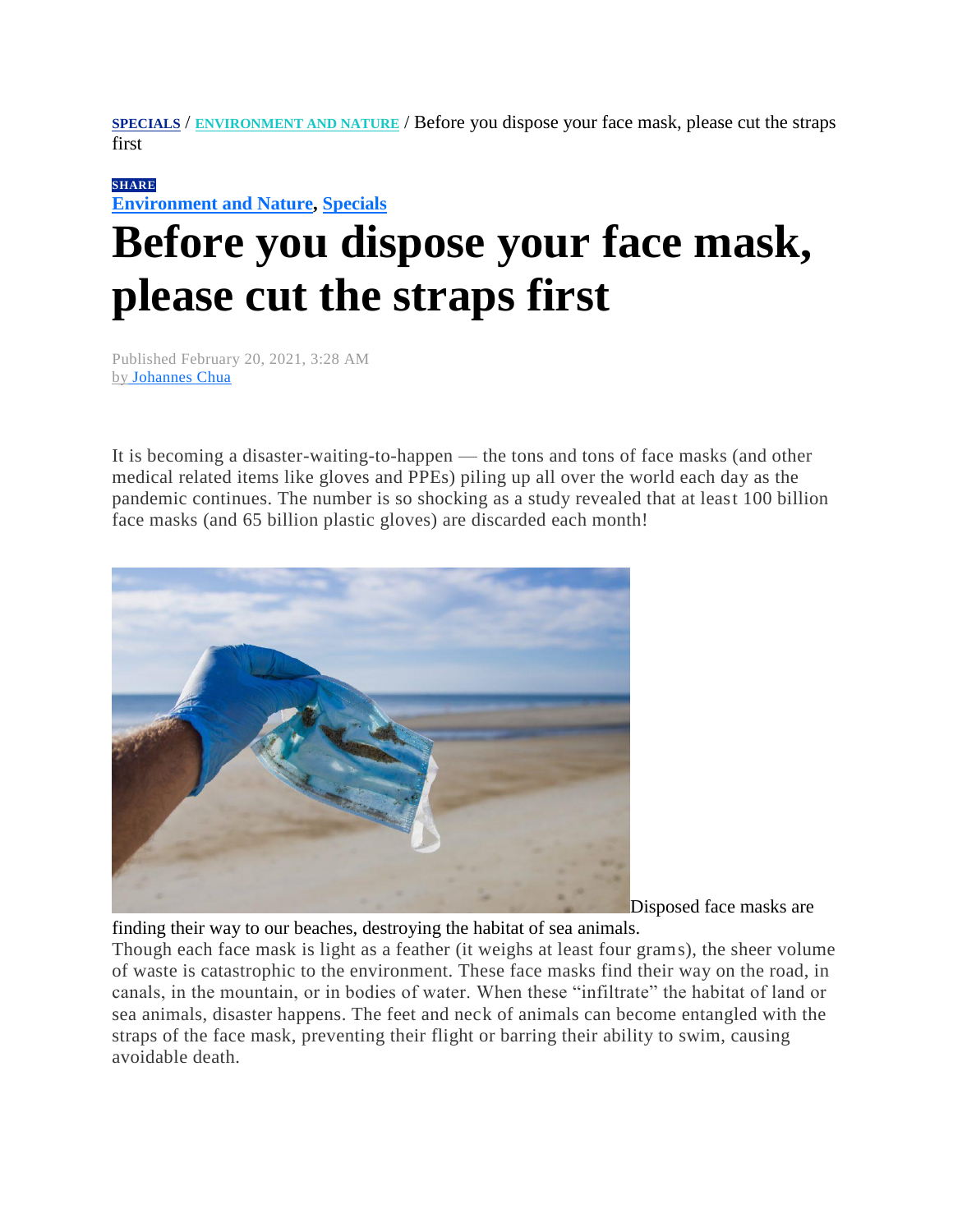A recent trending post from the Royal Society for the Prevention of Cruelty to Animals (RSPCA) of the UK revealed countless cases of wildlife entangled in straps of face masks. The group launched a campaign to encourage people to "snip the straps" before disposing of the face mask.



The RSPCA organization in UK launched a 'snip the straps' campaign to remind people to cut off the straps before discarding a face mask. Otherwise, these face masks pose a real threat to wildlife, including sea life. (Photo from RSPCA)

ADVERTISEMENT

The chief executive of RSPCA, Chris Sherwood, issued a public statement, calling on the support of the public. "We have dealt with a heartbreaking 900 incidents of animals caught in litter since the start of lockdown – including animals tangled in face masks. For many years, the public have been aware of the message to cut up plastic six-pack rings before throwing them away to stop animals getting tangled in them, and now we are keen to get out the message that the same should be done for face masks, too – as very sadly, animals are susceptible to getting tangled up in them."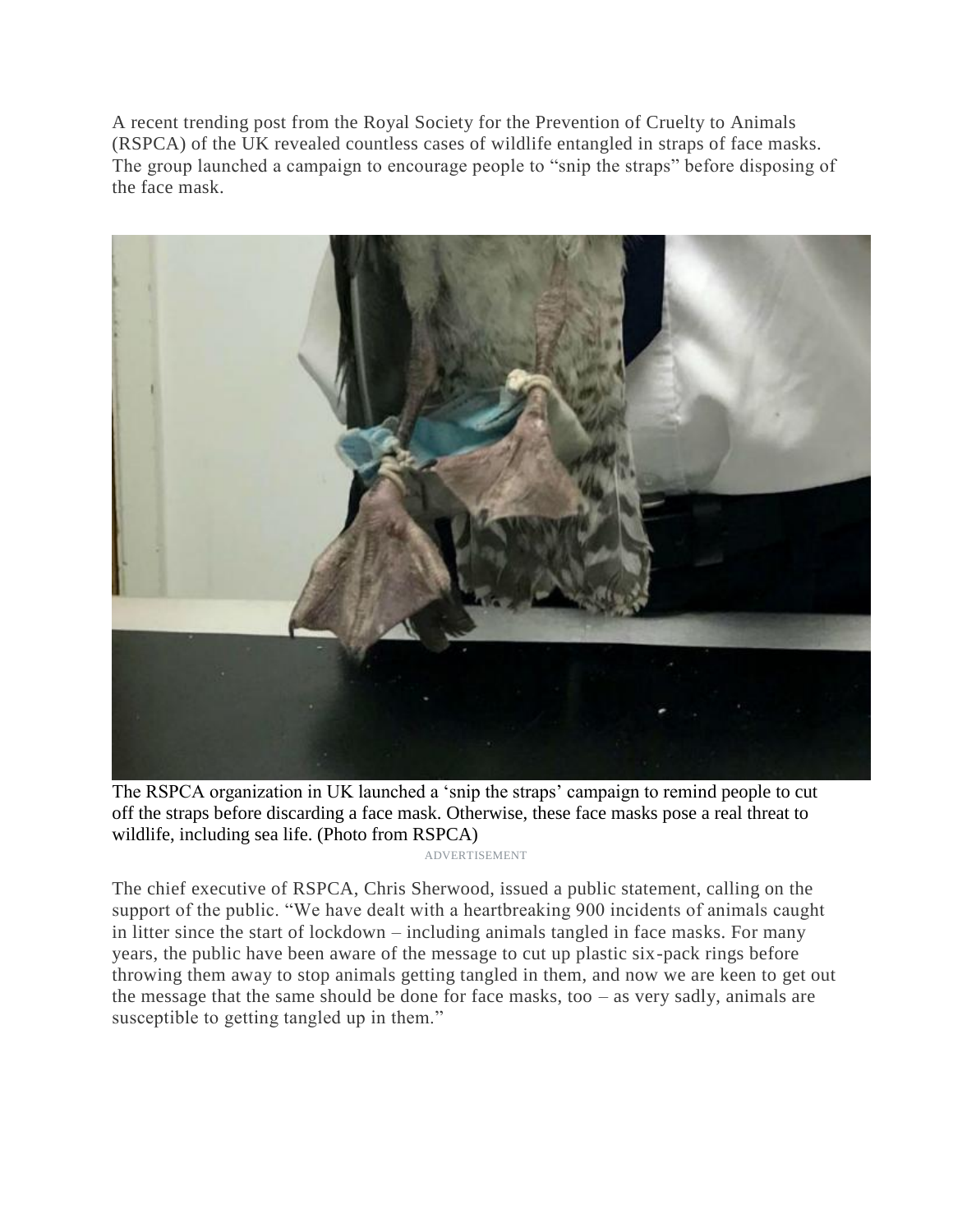He added that since face masks are the norm, and may be for some time to come, the group's message is more important than ever as thousands of these masks are being thrown away every day.

―We're concerned discarded face masks could become a significant hazard, particularly to wild animals and birds. We have had to rescue animals from getting tangled in face masks and we expect that this may go up as time goes on, so the best thing to do is to simply cut the elastic ear straps in half before throwing it away."

## **What can we do to help the environment?**

ADVERTISEMENT

So, aside from cutting the straps of our face mask, what should we do to help protect the environment and prevent this so-called "Green Pandemic" from unravelling? Here is a list we compiled from recommendations of health and policy experts.

**Do not dispose face masks in public spaces.** Be responsible. Throw them in bins or waste baskets.



A message circulating online asks for this small request—"**Kindly cut used disposable masks into two pieces before putting them in the bin**. There is a huge market where discarded masks are sold to the poor. It will take barely five seconds to cut them into half.